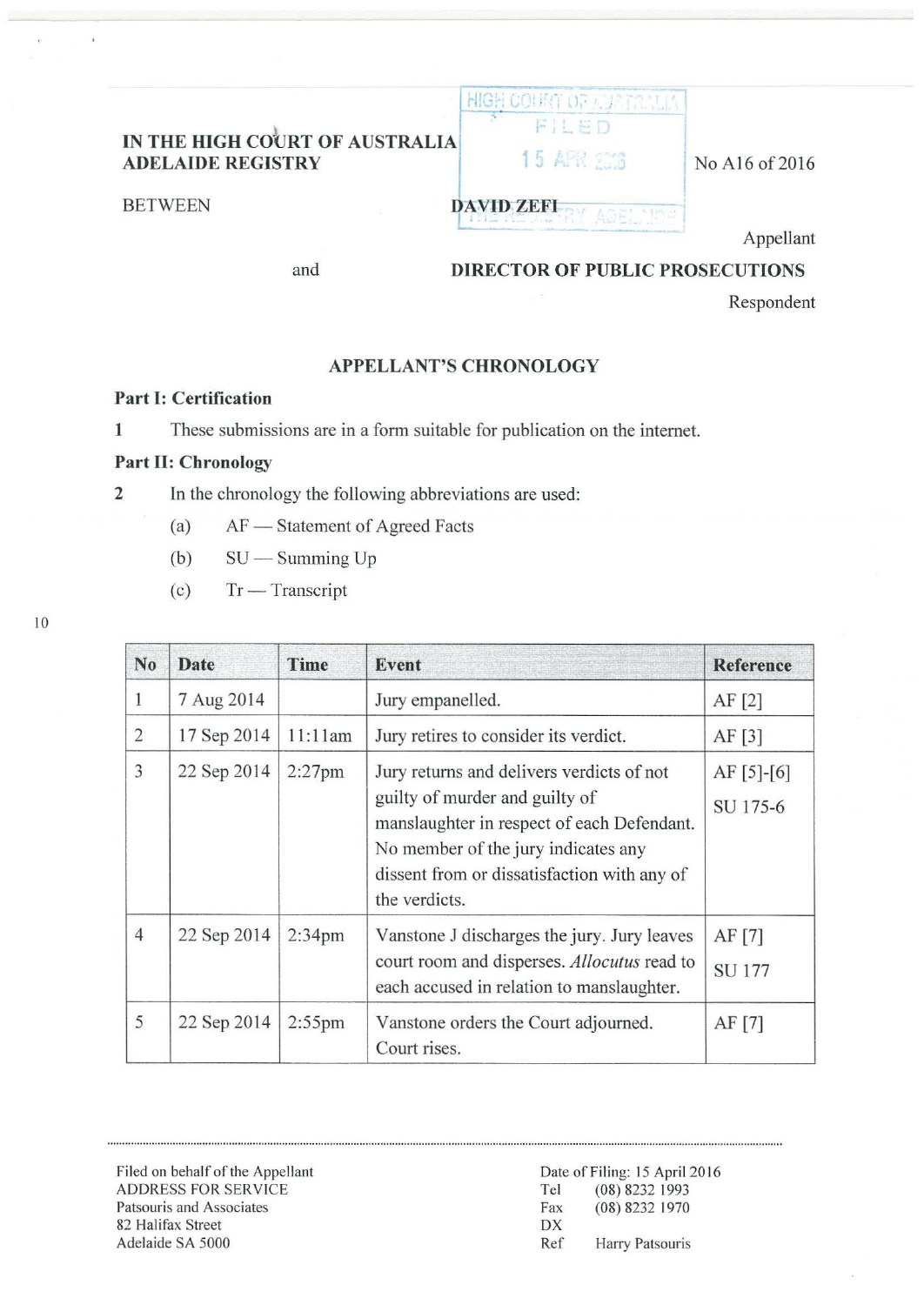| N <sub>0</sub> | <b>Date</b>       | Time                        | Event                                                                                                                                                                                                                                                                                                      | Reference |
|----------------|-------------------|-----------------------------|------------------------------------------------------------------------------------------------------------------------------------------------------------------------------------------------------------------------------------------------------------------------------------------------------------|-----------|
| 6              | 22 Sep 2014       | About<br>4:00 <sub>pm</sub> | The person who had acted as the<br>foreperson of the jury, acting alone and not<br>with or in consultation with any of the<br>other jurors, telephones Allen Eggen, Jury<br>Support Officer and advises that he is<br>coming to see Michael Moro, Acting Jury<br>Manager, about an undisclosed issue.      | AF [8]    |
| 8              | 22 Sep 2014       | 4:50 <sub>pm</sub>          | The foreperson, acting alone and not with<br>or in consultation with any of the other<br>jurors, meets with the Acting Jury<br>Manager.                                                                                                                                                                    | AF $[9]$  |
| 9              | 22 Sep 2014       | $5:10$ pm                   | Acting Jury Manager informs Steve<br>Ferguson, Acting Sheriff, of "an issue in<br>relation to the verdicts".                                                                                                                                                                                               | AF $[10]$ |
| 10             | 23 Sep 2014       | Morning                     | Acting Sheriff attempts to contact<br>Vanstone J "to seek direction" but her<br>Honour is unavailable. Acting Sheriff<br>contacts the Chief Justice, who advises<br>him to request that the foreperson attend<br>the Acting Sheriff's Office and to provide<br>a signed statement. Acting Sheriff does so. | AF $[11]$ |
| 11             | 23-29 Sep<br>2014 |                             | Acting Sheriff meets with and speaks to all<br>other jurors and obtains signed statements<br>in the form of interrogatories asking seven<br>questions (some with sub-parts) of each<br>juror.                                                                                                              | AF $[12]$ |
| 12             | 29 Sep 2014       |                             | Acting Sheriff prepares Memorandum to<br>Vanstone J.                                                                                                                                                                                                                                                       | AF [13]   |
| 13             | 30 Sep 2014       |                             | Ms Bonnie Russell, Vanstone J's associate,<br>affirms affidavit.                                                                                                                                                                                                                                           | AF [13]   |
| 14             | 30 Sep 2014       | 3:00 <sub>pm</sub>          | Vanstone J's associate advises parties by<br>email enclosing Memorandum of Acting<br>Sheriff prepared dated 29 <sup>th</sup> September<br>2014 and affidavit sworn by Vanstone J's<br>associate on 30 <sup>th</sup> September 2014.                                                                        | AF $[13]$ |

 $\ddot{\phantom{0}}$ 

l,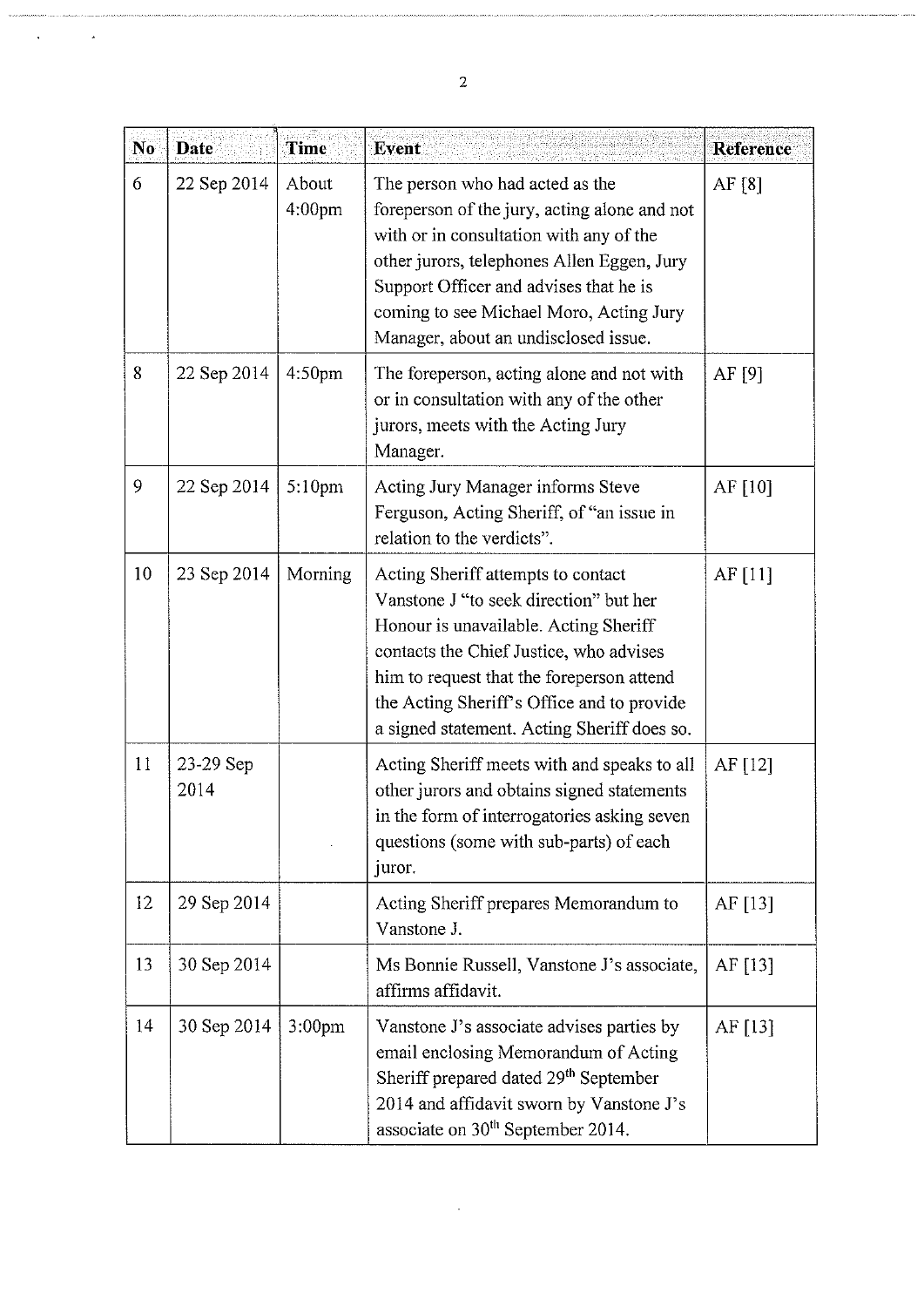| N <sub>0</sub> | <b>Date</b>      | <b>Time</b> | <b>Event</b>                                                                                                                                                                                                                                                                                                                                                                                                                                                                                                                                                                                                                                                                                                                                                                                                                                                                                                                                                                                                                                          | Reference                                                              |
|----------------|------------------|-------------|-------------------------------------------------------------------------------------------------------------------------------------------------------------------------------------------------------------------------------------------------------------------------------------------------------------------------------------------------------------------------------------------------------------------------------------------------------------------------------------------------------------------------------------------------------------------------------------------------------------------------------------------------------------------------------------------------------------------------------------------------------------------------------------------------------------------------------------------------------------------------------------------------------------------------------------------------------------------------------------------------------------------------------------------------------|------------------------------------------------------------------------|
| 15             | 2 Oct 2014       | 10:05am     | Submissions made to Vanstone J in closed<br>court relating to the provision of<br>Memorandum of Acting Sheriff affidavit<br>sworn by Vanstone J's associate. Senior<br>Counsel for the defendant Jakaj (Mr<br>Boucaut QC) seeks prosecution's<br>indication that it will not apply to have<br>verdicts set aside or varied, before<br>proceeding to sentencing submissions.<br>Senior Counsel for the prosecution (Mr<br>Pearce QC) says that he needs to take<br>instructions as to what the prosecution<br>might do. Vanstone J states that "the<br>matter is really out of my hands". Senior<br>Counsel for the prosecution (Mr Pearce<br>QC) states that he has come to the view<br>that "the jury is probably <i>functus officio</i> "<br>and that Vanstone J "no longer has a<br>residual discretion to try and remedy any<br>such defect". Vanstone J indicates that she<br>proposes to proceed to hear sentencing<br>submissions and to sentence. Mr Pearce<br>QC agrees to that course.<br>Sentencing submissions are made in open<br>court. | AF [14]<br>$Tr 3-7$                                                    |
| 16             | 7 Oct 2014       | 12:03pm     | Vanstone J sentences Defendants. No<br>submissions made in relation to the issue<br>raised by the foreperson.                                                                                                                                                                                                                                                                                                                                                                                                                                                                                                                                                                                                                                                                                                                                                                                                                                                                                                                                         | AF $[15]$<br>Sentencing<br>Remarks<br>Reports of<br>Prisoners<br>Tried |
| 17             | 7-10 Oct<br>2014 |             | Vanstone J and Clerk of Arraigns sign<br>Report of Prisoner Tried in respect of each<br>defendant                                                                                                                                                                                                                                                                                                                                                                                                                                                                                                                                                                                                                                                                                                                                                                                                                                                                                                                                                     | AF $[16]$<br>Reports of<br>Prisoner<br>Tried                           |